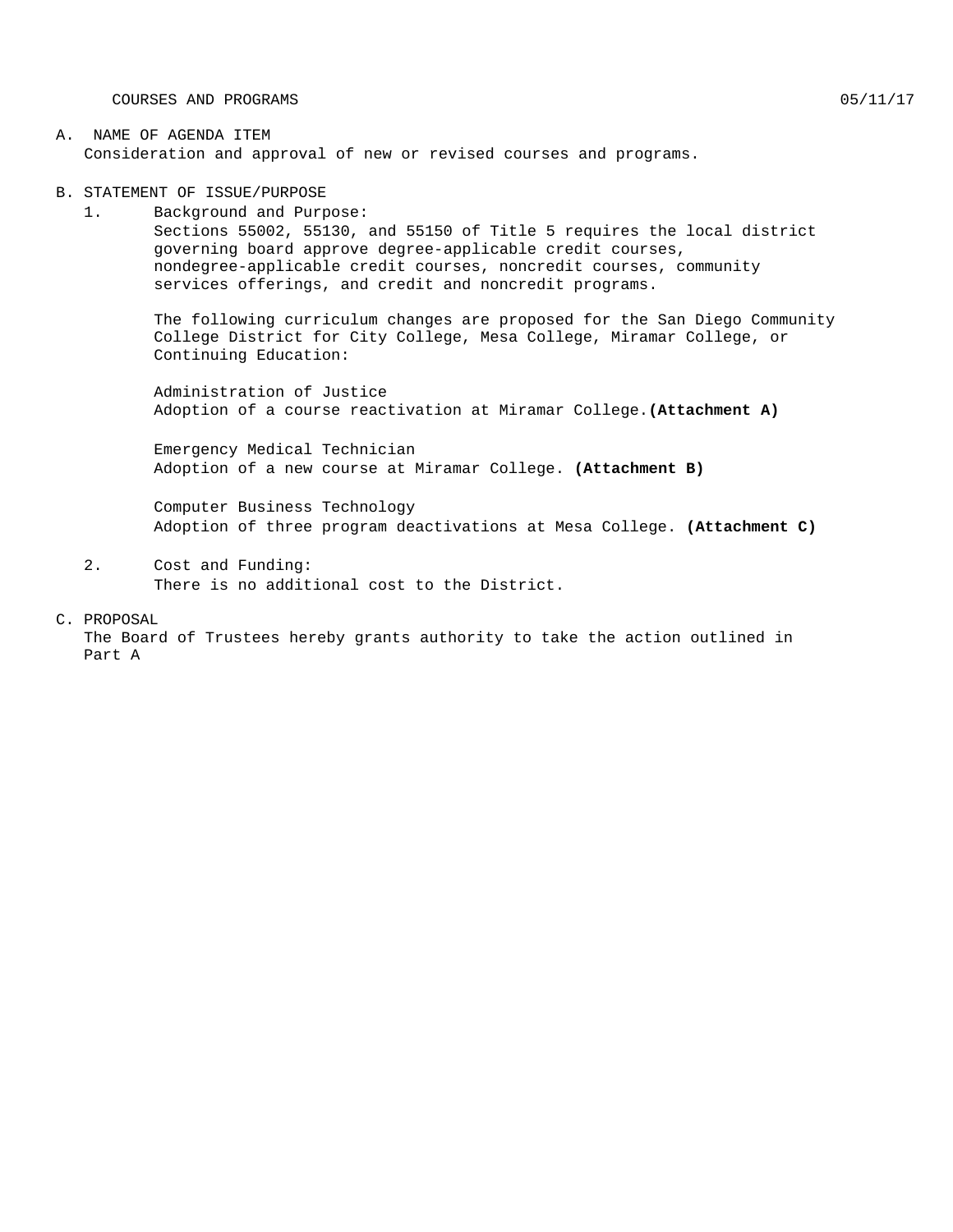### **ACTION**

Adoption of a course reactivation at Miramar College.

Proposed course reactivation at Miramar College:

#### **270 Work Experience**

#### **60 - 300 hours other, 1-4 units Letter Grade or Pass/No Pass Option**

*Limitation on Enrollment:* Must obtain an Add Code from the instructor for enrollment. This work experience course of supervised employment is designed to assist students to acquire career awareness, work habits, attitudes and skills related to the student's college major. The combined credit for all 270 discipline courses may not exceed 8 units per semester for a total of 16 units of cooperative work experience. Additionally, students must work 75 paid hours or 60 non-paid hours per unit earned. (FT not required) Associate Degree Credit & transfer to CSU.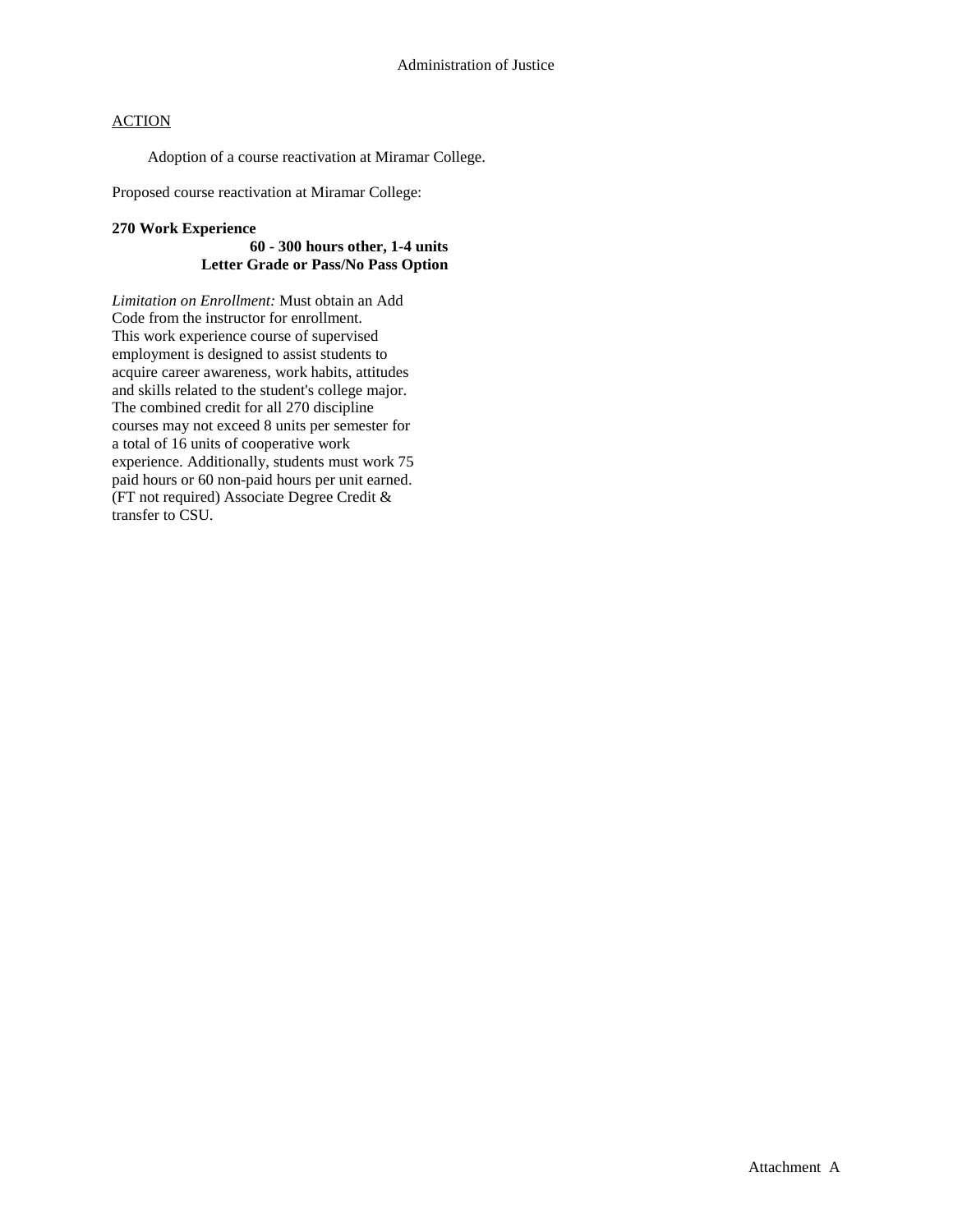### **ACTION**

Adoption of a new course at Miramar College.

Proposed new course at Miramar College:

#### **205 EMT to Paramedic Bridge 24 - 27 hours lecture, 48 - 54 hours lab, 2.5 units Grade Only**

*Prerequisite:* Emergency Medical Technician 105A with a grade of "C" or better, or equivalent current State of California EMT certification. *Limitation on Enrollment:* Health and Safety. Students must hold a current CPR/BLS certification. This course provides advanced knowledge, skills, and experience in preparation for paramedic training. Students are introduced to the Advanced Life Support (ALS) system, equipment, and procedures with an emphasis on the protocols and resources used in San Diego County. Topics include the ALS system; legal issues; San Diego County resources; communications; ambulance operations; special patient populations; and the employment of ALS skills and procedures in patient assessment, stabilization, pre-hospital care, and transportation. Students also conduct two 12-hour ride-alongs in a paramedic ambulance. (FT required) Associate Degree Credit & transfer to CSU.